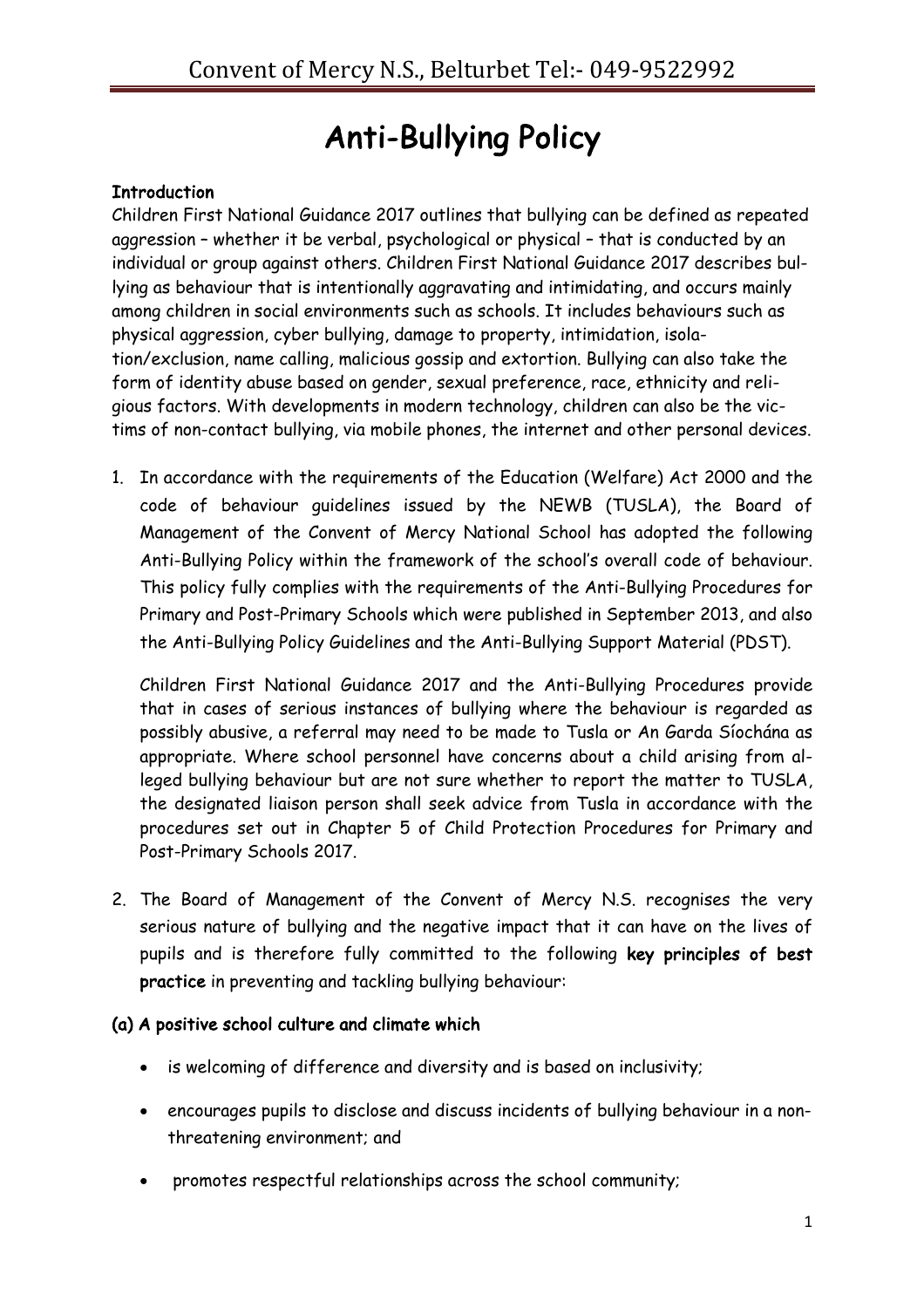- The school acknowledges the right of each member of the school community to enjoy school in a secure environment.
- The school acknowledges the uniqueness of each individual and his/her worth as a human being.
- The school promotes positive habits of self-respect, self-discipline and responsibility among all its members.
- The school prohibits vulgar, offensive, sectarian or other aggressive behaviour or language by any of its members.
- The school has a clear commitment to promoting equity in general and gender equity in particular in all aspects of its functioning.
- The school has the capacity to change in response to pupils' needs.
- The school identifies aspects of curriculum through which positive and lasting influences can be exerted towards forming pupils' attitudes and values.
- The school takes particular care of "at risk" pupils and uses its monitoring systems to facilitate early intervention where necessary and it responds to the needs, fears or anxieties of individual members in a sensitive manner.
- The school recognises the need to work in partnership with and keep parents informed on procedures to improve relationships on a school-wide basis.
- The school recognises the role of parents in equipping the pupil with a range of life-skills.
- The school recognises the role of other community agencies in preventing and dealing with bullying.
- The school promotes habits of mutual respect, courtesy and an awareness of the interdependence of people in groups and communities.
- The school promotes qualities of social responsibility, tolerance and understanding
- The school promotes qualities of social responsibility, tolerance and understanding among all its members both in school and out of school.
- Staff members share a collegiate responsibility, under the direction of the Principal, to act in preventing bullying/aggressive behaviour by any member of the school community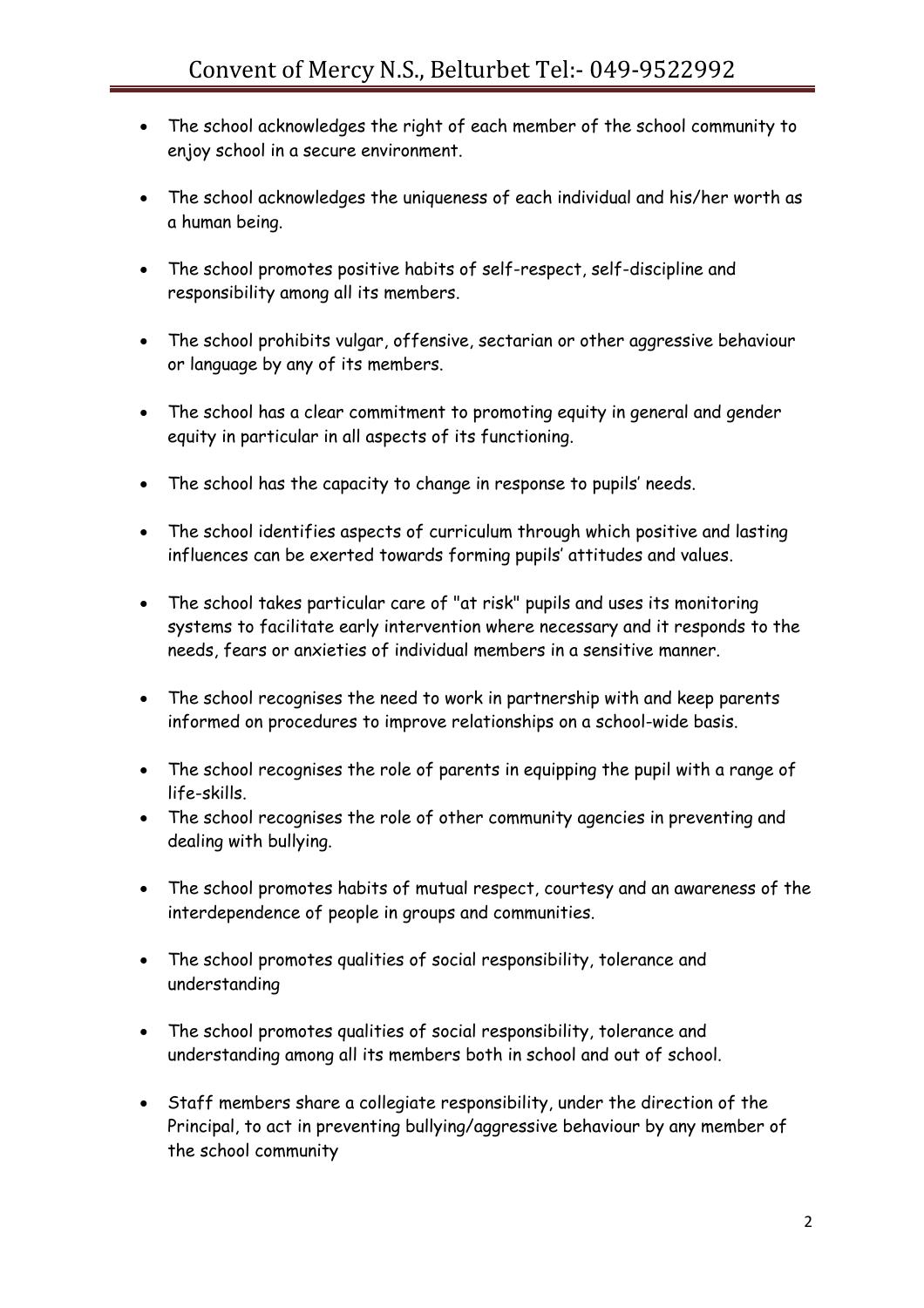#### Practical Tips for Building a School Culture

- Model respectful behaviour to all members of the school community at all times.
- Explicitly teach pupils what respectful language and respectful behaviour looks like, acts like, sounds like and feels like in class and around the school.
- Display key respect messages in classrooms, in assembly areas and around the school. Involve pupils in the development of these messages.
- Catch them being good notice and acknowledge desired respectful behaviour by providing positive attention.
- Consistently tackle the use of discriminatory and derogatory language in the school – this includes homophobic and racist language and language that is belittling of pupils with a disability or SEN.
- Give constructive feedback to pupils when respectful behaviour and respectful language are ignored.
- Have a system of encouragement and rewards to promote desired behaviour and compliance with the school rules and routines.
- Explicitly teach pupils about the appropriate use of social media.
- Positively encourage pupils to comply with the school rules on mobile phone and internet use. Follow up and follow through with pupils who ignore the rules.
- Actively involve parents and/or the Parents' Association in awareness raising campaigns around social media.
- Actively promote the right of every member of the school community to be safe and secure in school.
- Highlight and explicitly teach school rules in pupil friendly language in the classroom and in common areas.
- All staff can actively watch out for signs of bullying behaviour.
- Ensure there is adequate playground/school yard/outdoor supervision.
- School staff can get pupils to help them to identify bullying "hot spots" and "hot times" for bullying in the school.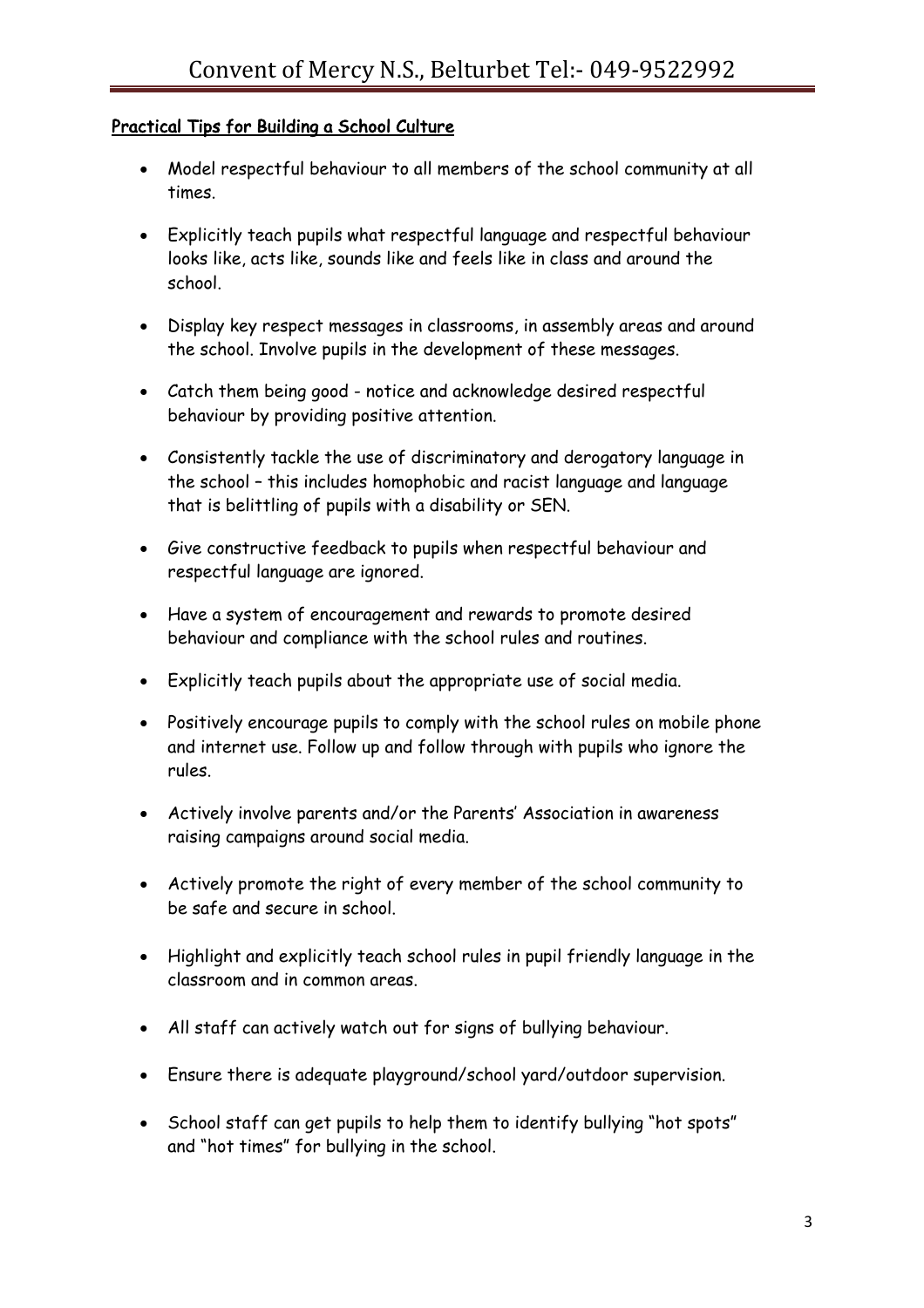- Hot spots tend to be in the playground/school yard/outdoor areas, changing rooms, corridors and other areas of unstructured supervision.
- Hot times again tend to be times where there is less structured supervision such as when pupils are in the playground/school yard or moving classrooms.
- Support the establishment and work of student councils.

# (b) Effective leadership

#### (c) A school-wide approach

#### (d) A shared understanding of what bullying is and its impact

# (e) Implementation of education and prevention strategies (including awareness raising measures) that-

- build empathy, respect and resilience in pupils; and
- explicitly address the issues of cyber-bullying and identity-based bullying including in particular, homophobic and transphobic bullying;
- effective supervision and monitoring of pupils;

#### (f) Effective supervision and monitoring of pupils

#### (g) Supports for staff

# (h) Consistent recording, investigation and follow up of bullying behaviour (including use of established intervention strategies); and

(i) On-going evaluation of the effectiveness of the anti-bullying policy.

# 3. In accordance with the Anti-Bullying Procedures for Primary and Post-Primary Schools bullying is defined as follows:

# Bullying is unwanted negative behaviour, verbal, psychological or physical conducted, by an individual or group against another person (or persons) and which is repeated over time.

The following types of bullying behaviour are included in the definition of bullying:

• Deliberate exclusion, malicious gossip and other forms of relational bullying,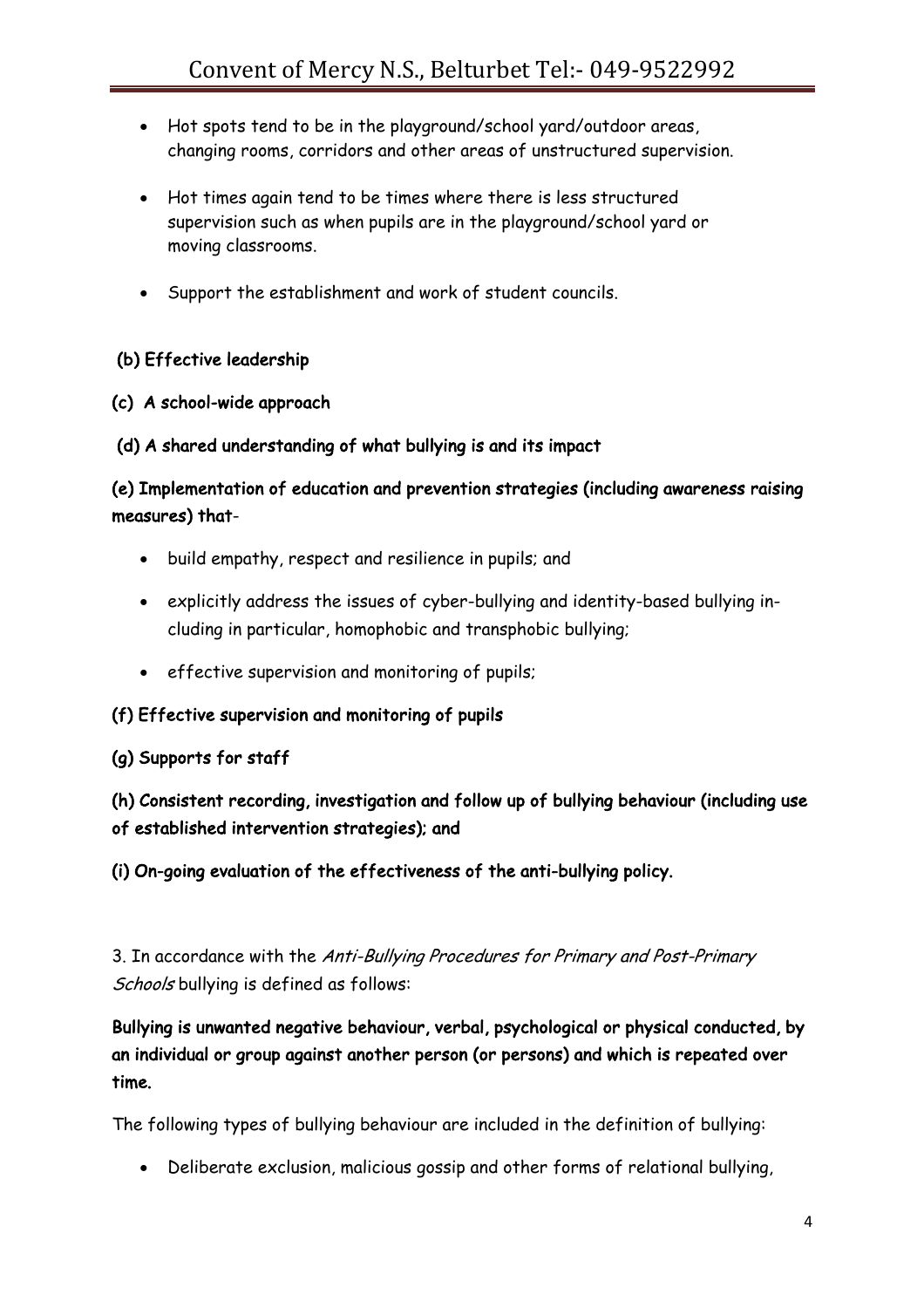- Cyber-bullying and
- Identity-based bullying such as homophobic bullying, racist bullying, bullying based on a person's membership of the Traveller community and bullying of those with disabilities or special educational needs.

Isolated or once-off incidents of intentional negative behaviour, including a once-off offensive or hurtful text message or other private messaging, do not fall within the definition of bullying and should be dealt with, as appropriate, in accordance with the school's code of behaviour.

However, in the context of this policy, placing a once-off offensive or hurtful public message, image or statement on a social network site or other public forum where that message, image or statement can be viewed and/or repeated by other people will be regarded as bullying behaviour.

Negative behaviour that does not meet this definition of bullying will be dealt with in accordance with the school's code of behaviour.

Additional information on different types of bullying is set out in Section 2 of the Anti-Bullying Procedures for Primary and Post-Primary Schools.

| General behaviours<br>which apply to all<br>types of bullying | Harassment based on any of the nine grounds in the<br>$\bullet$<br>equality legislation e.g. sexual harassment, homophobic<br>bullying, racist bullying etc.<br>Physical aggression<br>$\bullet$<br>Damage to property<br>$\bullet$<br><b>Repeated Name calling</b><br>$\bullet$<br><b>Repeated Slagging</b><br>$\bullet$<br>The production, display or circulation of written words,<br>pictures or other materials aimed at intimidating another<br>person<br>Offensive graffiti<br>$\bullet$<br>Extortion<br><b>Intimidation</b><br>$\bullet$<br>Insulting or offensive gestures<br>$\bullet$<br>The "look"<br>$\bullet$<br>Repeated Invasion of personal space<br>$\bullet$<br>A combination of any of the types listed. |
|---------------------------------------------------------------|------------------------------------------------------------------------------------------------------------------------------------------------------------------------------------------------------------------------------------------------------------------------------------------------------------------------------------------------------------------------------------------------------------------------------------------------------------------------------------------------------------------------------------------------------------------------------------------------------------------------------------------------------------------------------------------------------------------------------|
| Cyber                                                         | .Denigration: Spreading rumors, lies or gossip to hurt a per-<br>son's reputation<br>.Harassment: Continually sending vicious, mean or disturbing<br>messages to an individual                                                                                                                                                                                                                                                                                                                                                                                                                                                                                                                                               |

#### Examples of bullying behaviours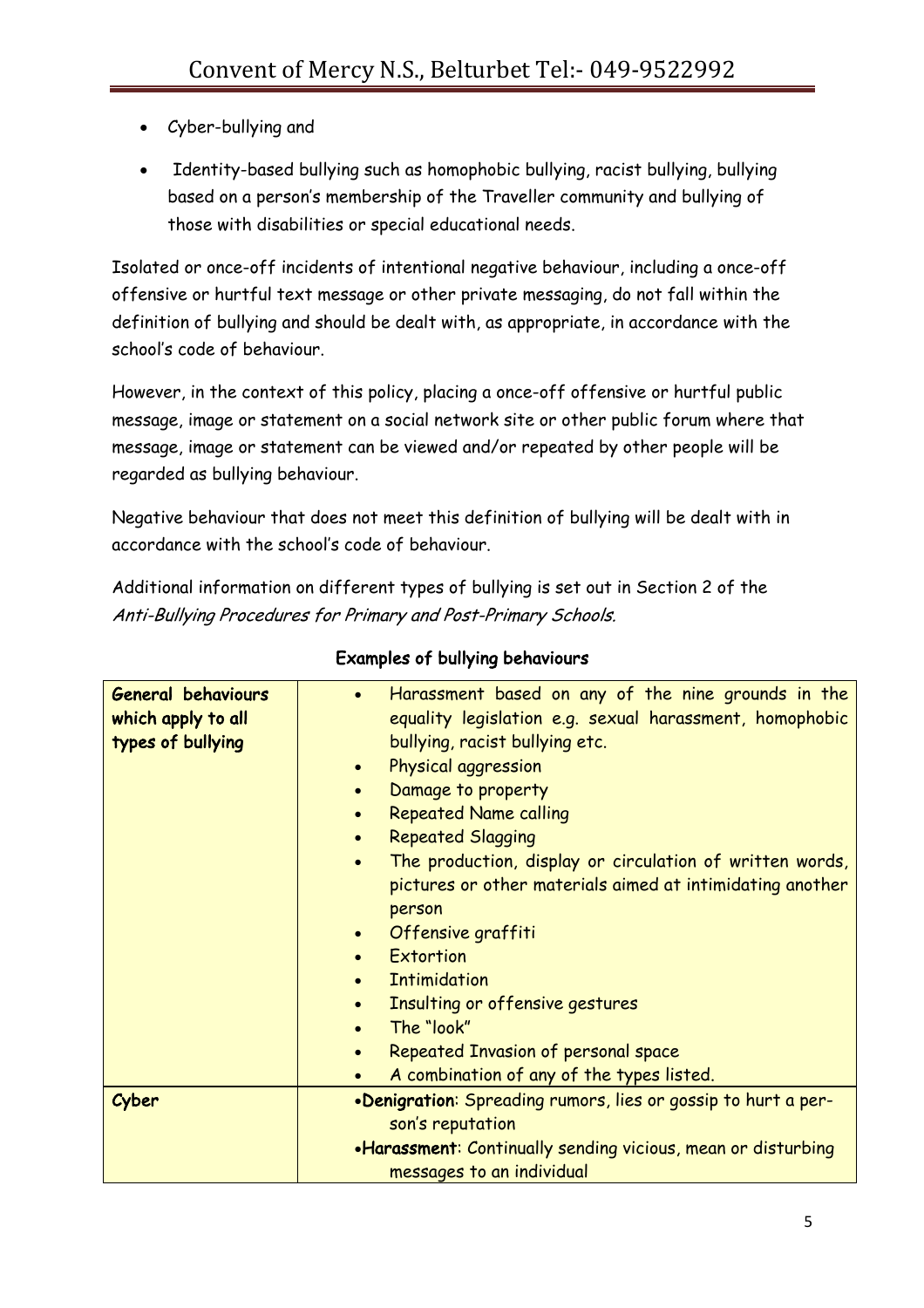|                                  | . Impersonation: Posting offensive or aggressive messages                                                        |  |  |
|----------------------------------|------------------------------------------------------------------------------------------------------------------|--|--|
|                                  | under another person's name                                                                                      |  |  |
|                                  | .Flaming: Using inflammatory or vulgar words to provoke an                                                       |  |  |
|                                  | online fight                                                                                                     |  |  |
|                                  | .Trickery: Fooling someone into sharing personal information                                                     |  |  |
|                                  | which you then post online                                                                                       |  |  |
|                                  | .Outing: Posting or sharing confidential or compromising in-                                                     |  |  |
|                                  | formation or images                                                                                              |  |  |
|                                  | .Exclusion: Purposefully excluding someone from an online<br>group                                               |  |  |
|                                  | .Cyber stalking: Ongoing harassment and denigration that<br>causes a person considerable fear for his/her safety |  |  |
|                                  | •Silent telephone/mobile phone call                                                                              |  |  |
|                                  | •Abusive telephone/mobile phone calls                                                                            |  |  |
|                                  | •Abusive text messages                                                                                           |  |  |
|                                  | •Abusive email                                                                                                   |  |  |
|                                  | •Abusive communication on social networks e.g. Face-                                                             |  |  |
|                                  | book/Ask.fm/ Twitter/You Tube or on games consoles                                                               |  |  |
|                                  | •Abusive website comments/Blogs/Pictures                                                                         |  |  |
|                                  | .Abusive posts on any form of communication technology                                                           |  |  |
| <b>Identity Based Behaviours</b> |                                                                                                                  |  |  |
|                                  | Including any of the nine discriminatory grounds mentioned in Equality Legislation (gender                       |  |  |
|                                  | including transgender, civil status, family status, sexual orientation, religion, age, disability,               |  |  |
|                                  | race and membership of the Traveller community).                                                                 |  |  |
| Homophobic and                   | ·Spreading rumours about a person's sexual orientation                                                           |  |  |
| Transgender                      | .Taunting a person of a different sexual orientation                                                             |  |  |
|                                  | •Name calling e.g. Gay, queer, lesbianused in a derogatory                                                       |  |  |
|                                  | manner                                                                                                           |  |  |
|                                  | .Physical intimidation or attacks                                                                                |  |  |
|                                  | • Threats                                                                                                        |  |  |
| Race, nationality,               | .Discrimination, prejudice, comments or insults about colour,                                                    |  |  |
| ethnic background                | nationality, culture, social class, religious beliefs, ethnic                                                    |  |  |
| and membership of                | or traveller background                                                                                          |  |  |
| the Traveller                    | .Exclusion on the basis of any of the above                                                                      |  |  |
| community                        |                                                                                                                  |  |  |
| Relational                       | This involves manipulating relationships as a means of bullying.                                                 |  |  |
|                                  | <b>Behaviours include:</b>                                                                                       |  |  |
|                                  | •Malicious gossip                                                                                                |  |  |
|                                  | •Isolation & exclusion                                                                                           |  |  |
|                                  | •Ignoring                                                                                                        |  |  |
|                                  | .Excluding from the group                                                                                        |  |  |
|                                  | • Taking someone's friends away                                                                                  |  |  |
|                                  |                                                                                                                  |  |  |
|                                  | ·"Bitching"                                                                                                      |  |  |
|                                  | •Spreading rumours<br>•Breaking confidence                                                                       |  |  |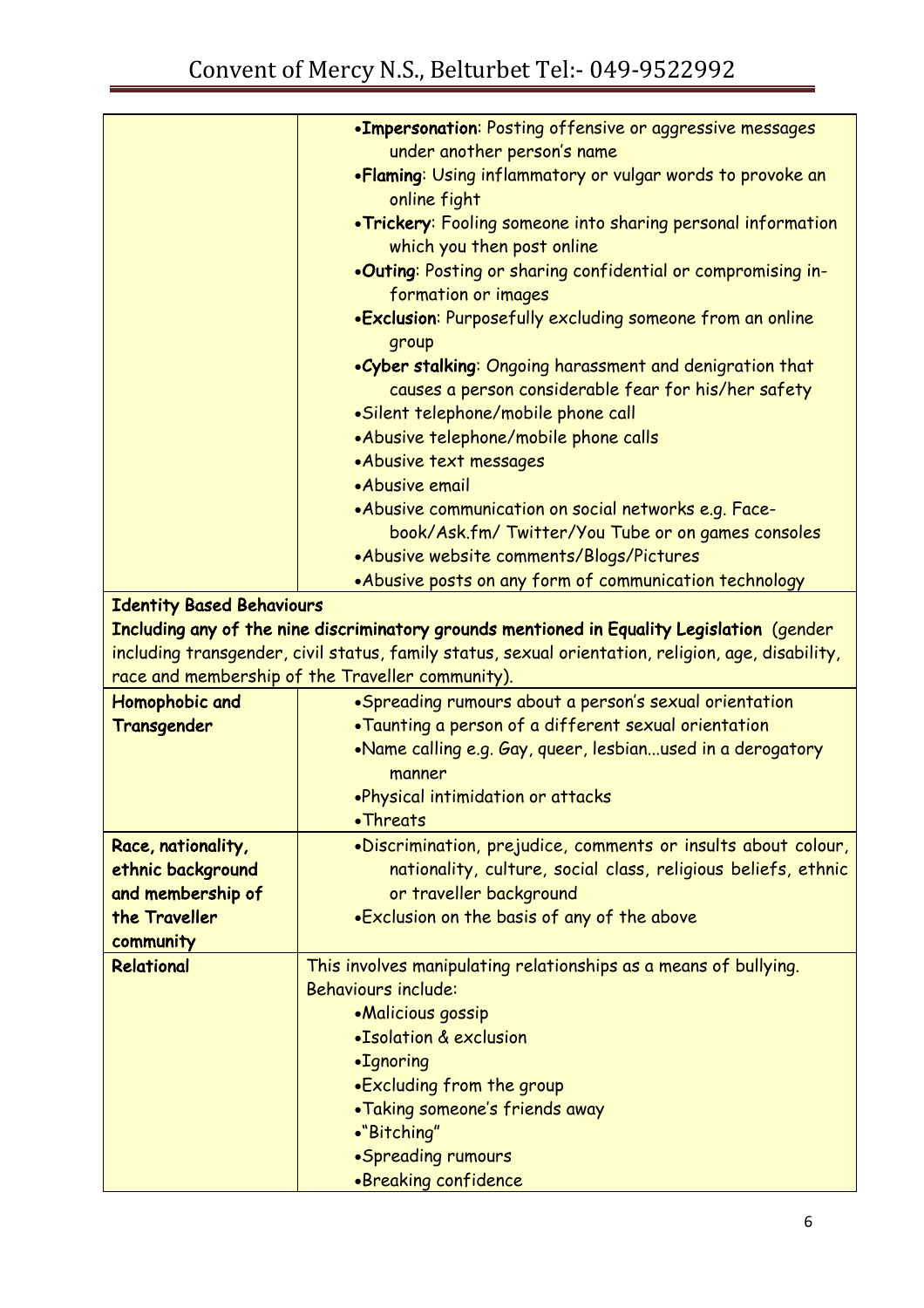|                            | .Talking loud enough so that the victim can hear<br>•The "look"<br>.Use or terminology such as 'nerd' in a derogatory way                 |  |
|----------------------------|-------------------------------------------------------------------------------------------------------------------------------------------|--|
| <b>Sexual</b>              | .Unwelcome or inappropriate sexual comments or touching                                                                                   |  |
|                            | •Harassment                                                                                                                               |  |
| <b>Special Educational</b> | • Name calling                                                                                                                            |  |
| Needs,                     | Taunting others because of their disability or learning needs                                                                             |  |
| <b>Disability</b>          | Taking advantage of some pupils' vulnerabilities and limited<br>$\bullet$<br>capacity to recognise and defend themselves against bullying |  |
|                            | Taking advantage of some pupils' vulnerabilities and limited<br>capacity to understand social situations and social cues.                 |  |
|                            | • Mimicking a person's disability                                                                                                         |  |
|                            | Setting others up for ridicule                                                                                                            |  |

4. The relevant teacher(s) for investigating and dealing with bullying are the Class Teachers in the first instance followed by the Deputy Principal and Principal (see Section 6.8 of the Anti-Bullying Procedures for Primary and Post-Primary Schools at back of policy):

Any teacher may act as a relevant teacher if circumstances warrant it.

5. The education and prevention strategies (including strategies specifically aimed at cyber- bullying, homophobic and transphobic bullying) that will be used by the school are as follows (see Section 6.5 of the Anti-Bullying Procedures for Primary and Post-Primary Schools):

# Education and Prevention Strategies

# School-wide approach:-

- A school-wide approach to the fostering of respect for all members of the school community.
- The promotion of the value of diversity to address issues of prejudice and stereotyping, and highlight the unacceptability of bullying behaviour.
- The fostering and enhancing of the self-esteem of all our pupils through both curricular and extracurricular activities. Pupils will be provided with opportunities to develop a positive sense of self-worth through formal and informal interactions.
- Whole staff professional development on bullying to ensure that all staff develops an awareness of what bullying is, how it impacts on pupils' lives and the need to respond to it-prevention and intervention.
- The staff will discuss & review the Anti-Bullying Policy and protocols annually and engage in regular professional development in this area
- School wide awareness-raising and training on all aspects of bullying, to include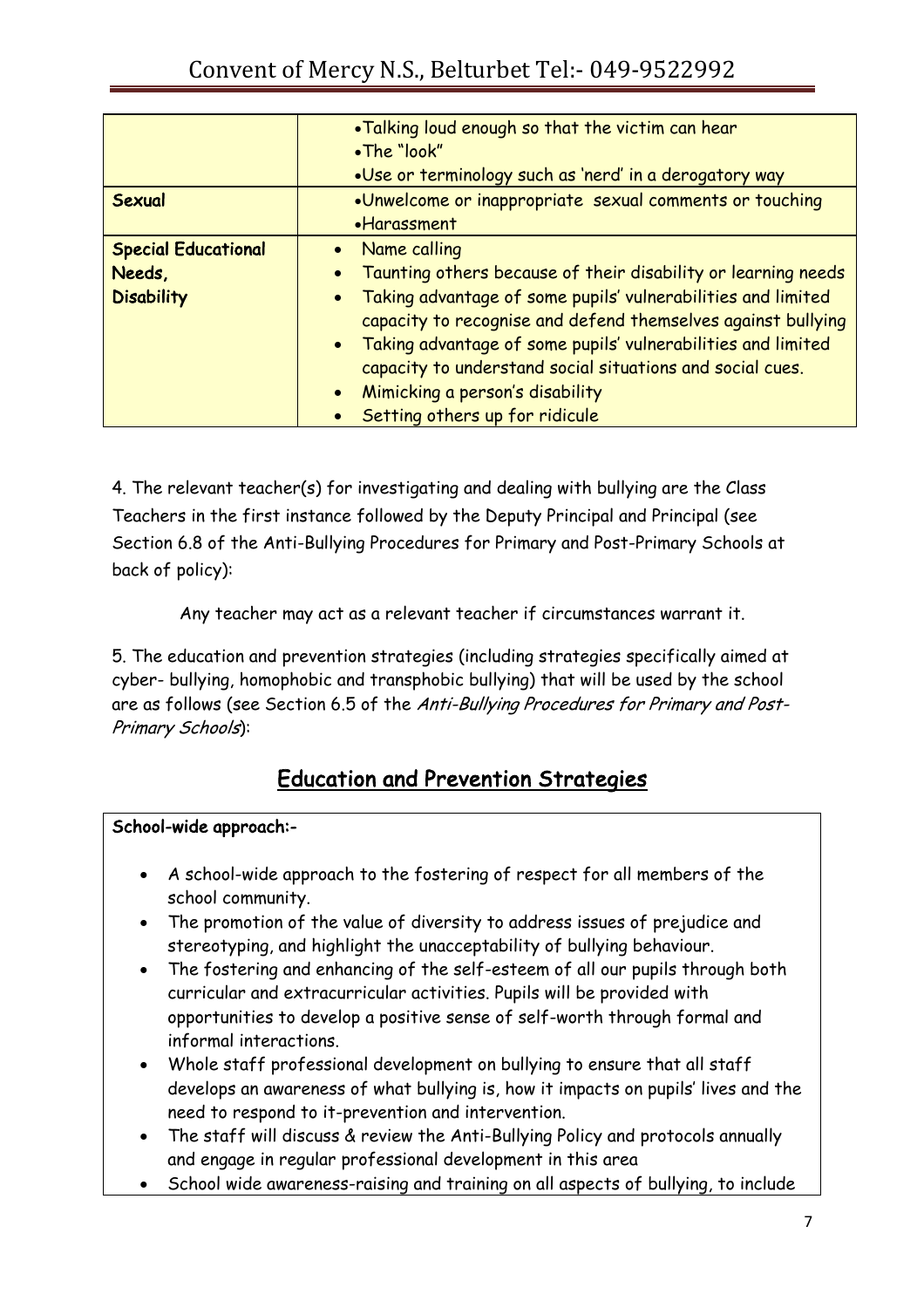pupils, parent(s)/guardian(s) and the wider school community.

- Supervision and monitoring of classrooms, corridors, school grounds, school tours and extra- curricular activities. Non-teaching and ancillary staff will be encouraged to be vigilant and report issues to relevant teachers. Supervision will also apply to monitoring student use of communication technology within the school.
- Involvement of all pupils through SPHE in contributing to a safe school environment though a selection of the following; Establishing a buddy system, Friendship Day, adapting the SALT Approach(Stop, Ask, Listen, Talk), and other student support activities that can help to support pupils and encourage a culture of peer respect and support.
- NEPS Programmes; Friends for Life, Weave & Well-Being, Incredible Years & Fun Friends
- The school's anti-bullying policy is available on the school website for both pupils and parents.
- Encourage a culture of telling, with particular emphasis on the importance of bystanders. In that way pupils will gain confidence in 'telling'. This confidence factor is of vital importance. It should be made clear to all pupils that when they report incidents of bullying they are not considered to be telling tales but are behaving responsibly.
- The school's anti-bullying policy is discussed with pupils and all parents/guardians of the incoming pupils are given a copy as part of the Code of Behaviour.
- Ensuring that pupils know who to tell and how to tell, e.g.:
- Direct approach to teacher at an appropriate time, for example after class.
- Note to teacher
- Make a phone call to the school or to a trusted teacher in the school
- Get a parent(s)/guardian(s) or friend to tell on your behalf.
- Administer a confidential questionnaire once a year to pupils from  $3^{rd}$  to 6th.
- Ensure bystanders understand the importance of telling if they witness or know that bullying is taking place.

Identify clear protocols to encourage parent(s)/guardian(s) are encouraged to approach the school if they suspect that their child is being bullied. The development of an Acceptable Use Policy in the school to include the necessary steps to ensure that the access to technology within the school is strictly monitored and that the pupils understand that they are not allowed the use of mobile phones.

# Implementation of curricula

- The full implementation of the SPHE, the RSE and Stay Safe Programmes.
- Continuous Professional Development for staff in delivering these programmes.
- School wide delivery of lessons on bullying from evidence based programmes, e.g. Stay Safe Programme, The Walk Tall Programme, RSE Programme, Web Wise, HTML Heroes, Friends For Life, Weave & Well-Being, Incredible Years Programme, etc.
- Delivery of the Garda SPHE Programmes. These lessons, delivered by Community Gardai, cover issues around Personal safety , Cyber-bullying , Drug Awareness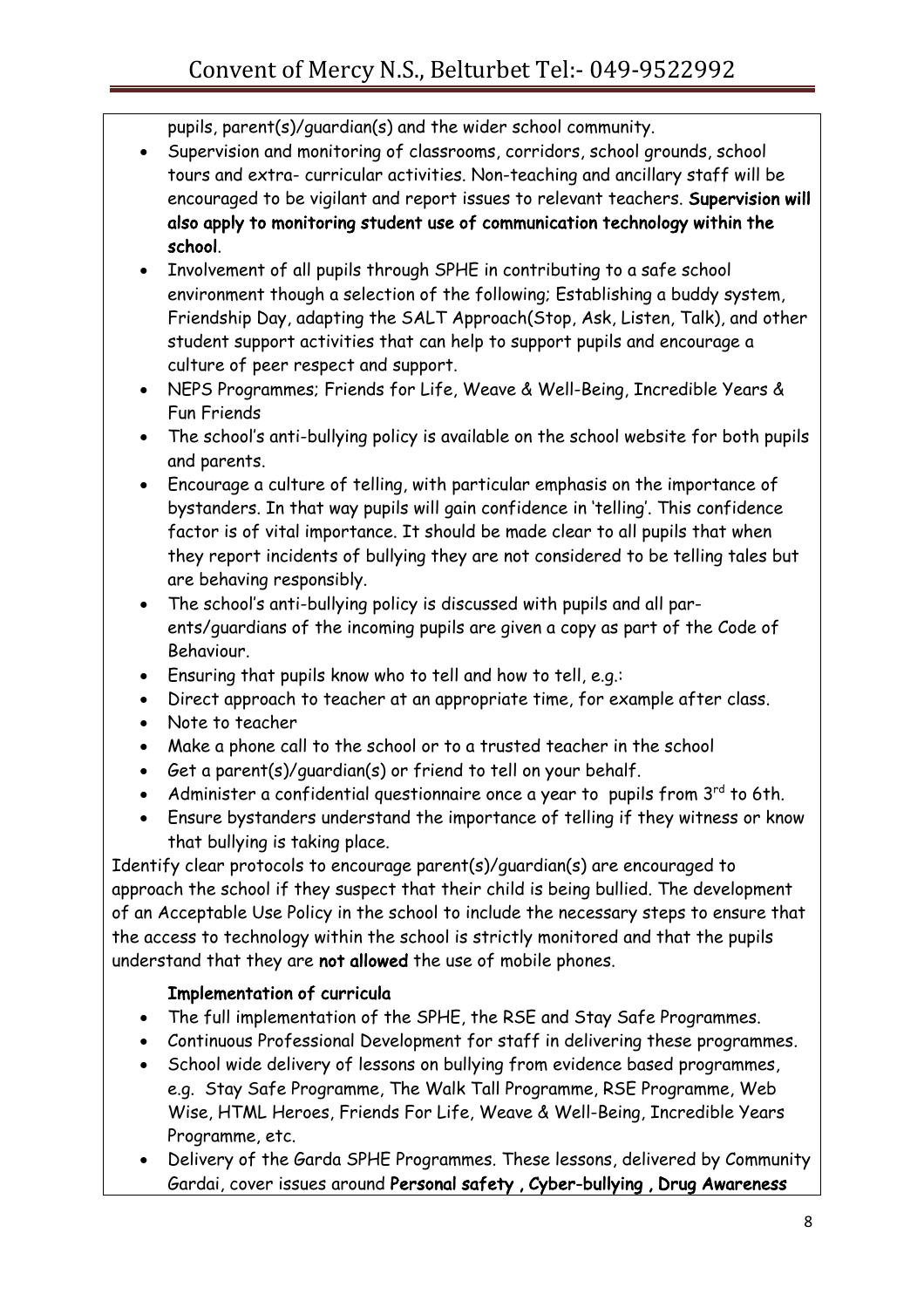#### Diversity and Interculturalism

- The school will specifically consider the additional needs of SEN pupils with regard to programme implementation and the development of skills and strategies to enable all pupils to respond appropriately.
- The school will implement the advice in "Sexual Orientation advice for schools" (RSE Primary, PDST Information booklet).

#### Links to other policies

• This anti-bullying policy will cross reference other school policies, practices and activities that are particularly relevant to bullying, e.g. Code of Behaviour, Child Safeguarding Statement, Special Educational Needs Policy, Supervision of pupils Policy, ICT & Acceptable Use Policy, Health & Safety Policy, Attendance Policy.

6. The school's procedures for investigation, follow-up and recording of bullying behaviour and the established intervention strategies used by the school for dealing with cases of bullying behaviour are as follows: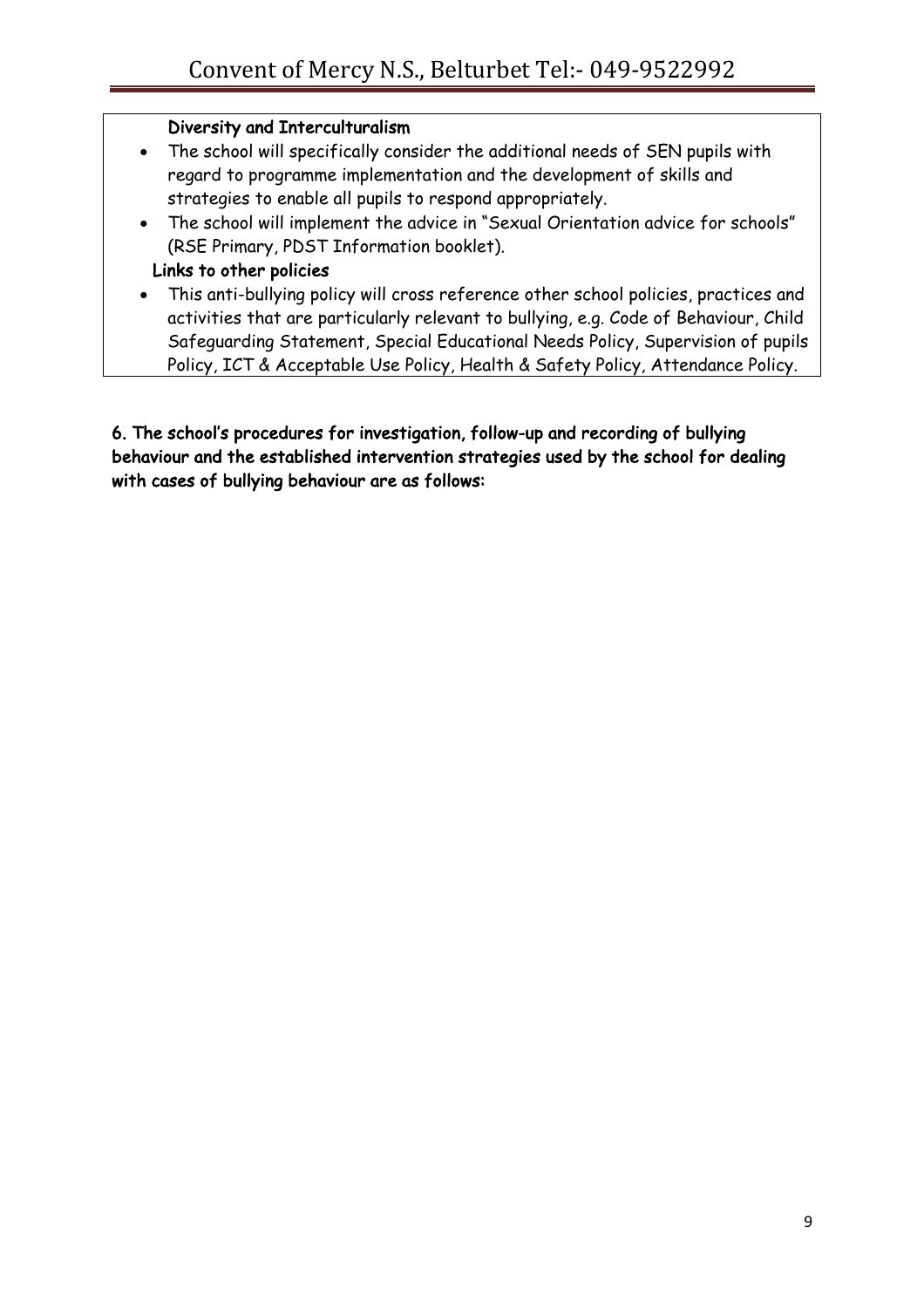# Procedures for Investigating and Dealing with Bullying

The primary aim in investigating and dealing with bullying is to resolve any issues and to restore, as far as is practicable, the relationships of the parties involved (rather than to apportion blame);

# Our school's procedure must be consistent with the following approach.

Every effort will be made to ensure that all involved (including pupils, parent(s)/guardian(s)) understand this approach from the outset.

# Reporting bullying behaviour

- Any pupil or parent(s)/guardian(s) may bring a bullying incident to any teacher in the school.
- All reports, including anonymous reports of bullying, will be investigated and dealt with by the relevant teacher. \*(In circumstances where the child who appears to be the victim of bullying or the child who appears to be engaging in bullying is not a pupil in our school this incident cannot be fully investigated, such incidences can only be investigated if the pupil is enrolled in our school. However, support will be offered to both pupil and parent/guardian)

(see Anti-Bullying Procedures for Primary and Post-Primary Schools):

• Teaching and non-teaching staff such as secretaries, special needs assistants (SNAs), bus escorts, caretakers, cleaners must report any incidents of bullying behaviour witnessed by them, or mentioned to them, to the relevant teacher;

# Investigating and dealing with incidents: Style of approach (see section 6.8.9)

- In investigating and dealing with bullying, the (relevant)teacher will exercise his/her professional judgement to determine whether bullying has occurred and how best the situation might be resolved;
- Parent(s)/guardian(s) and pupils are required to co-operate with any investigation and assist the school in resolving any issues and restoring, as far as is practicable, the relationships of the parties involved as quickly as possible;
- Teachers should take a calm, unemotional problem-solving approach.
- Where possible incidents should be investigated outside the classroom situation to ensure the privacy of all involved;
- All interviews should be conducted with sensitivity and with due regard to the rights of all pupils concerned. Pupils who are not directly involved can also provide very useful information in this way;
- When analysing incidents of bullying behaviour, the relevant teacher should seek answers to questions of what, where, when, who and why. This should be done in a calm manner, setting an example in dealing effectively with a conflict in a non-aggressive manner;
- If a group is involved, each member should be interviewed individually at first. Thereafter, all those involved should be met as a group. At the group meeting, each member should be asked for his/her account of what happened to ensure that everyone in the group is clear about each other's statements;
- Each member of a group should be supported through the possible pressures that may face them from the other members of the group after the interview by the teacher;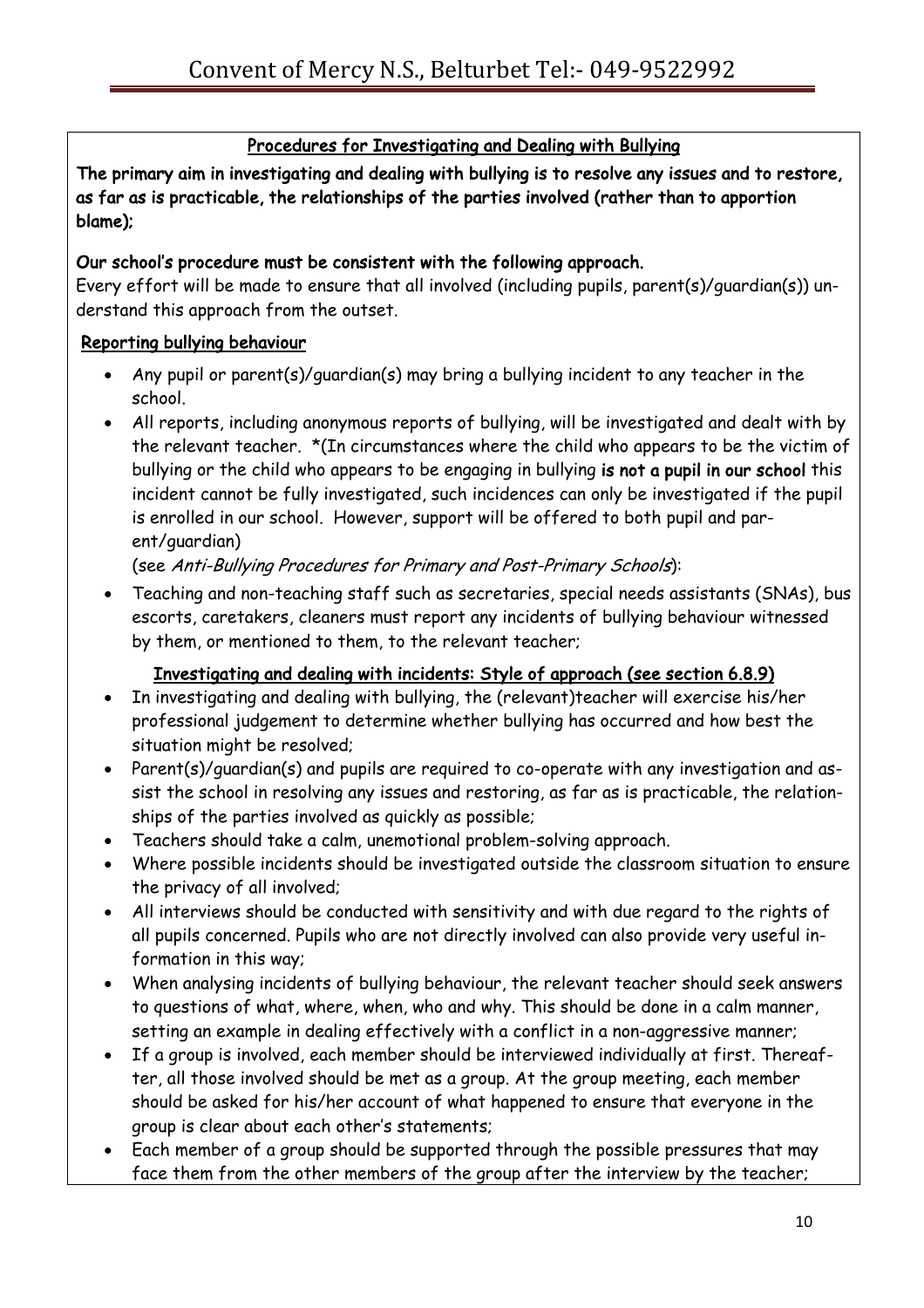It may also be appropriate or helpful to ask those involved to write down their account of the incident(s)

- In cases where it has been determined by the relevant teacher that bullying behaviour has occurred, the parent(s)/guardian(s) of the parties involved should be contacted at an early stage to inform them of the matter and explain the actions being taken (by reference to the school policy). The school should give parent(s)/guardian(s) an opportunity of discussing ways in which they can reinforce or support the actions being taken by the school and the supports provided to the pupils;
- Where the relevant teacher has determined that a pupil has been engaged in bullying behaviour, it should be made clear to him/her how he/she is in breach of the school's antibullying policy and efforts should be made to try to get him/her to see the situation from the perspective of the pupil being bullied;
- It must also be made clear to all involved (each set of pupils and parent(s)/quardian(s)) that in any situation where disciplinary sanctions are required, this is a private matter between the pupil being disciplined, his or her parent(s)/guardian(s) and the school;

#### Follow up and recording

- In determining whether a bullying case has been adequately and appropriately addressed the relevant teacher must, as part of his/her professional judgement, take the following factors into account:
	- Whether the bullying behaviour has ceased;
	- Whether any issues between the parties have been resolved as far as is practicable;
	- Whether the relationships between the parties have been restored as far as is practicable;

-Any feedback received from the parties involved, their parent(s)/guardian(s)s or the school Principal or Deputy Principal

- Follow-up meetings with the relevant parties involved should be arranged separately with a view to possibly bringing them together at a later date if the pupil who has been bullied is ready and agreeable.
- Where a parent(s)/guardian(s) is not satisfied that the school has dealt with a bullying case in accordance with these procedures, the parent(s)/guardian(s) must be referred, as appropriate, to the school's complaints procedures.
- In the event that a parent(s)/guardian(s) has exhausted the school's complaints procedures and is still not satisfied, the school must advise the parent(s)/guardian(s) of their right to make a complaint to the Ombudsman for Children.

# Recording of bullying behaviour

It is imperative that all recording of bullying incidents must be done in an objective and factual manner.

The school's procedures for noting and reporting bullying behaviour are as follows:

#### Informal- pre-determination that bullying has occurred

• All staff must keep a written record of any incidents witnessed by them or notified to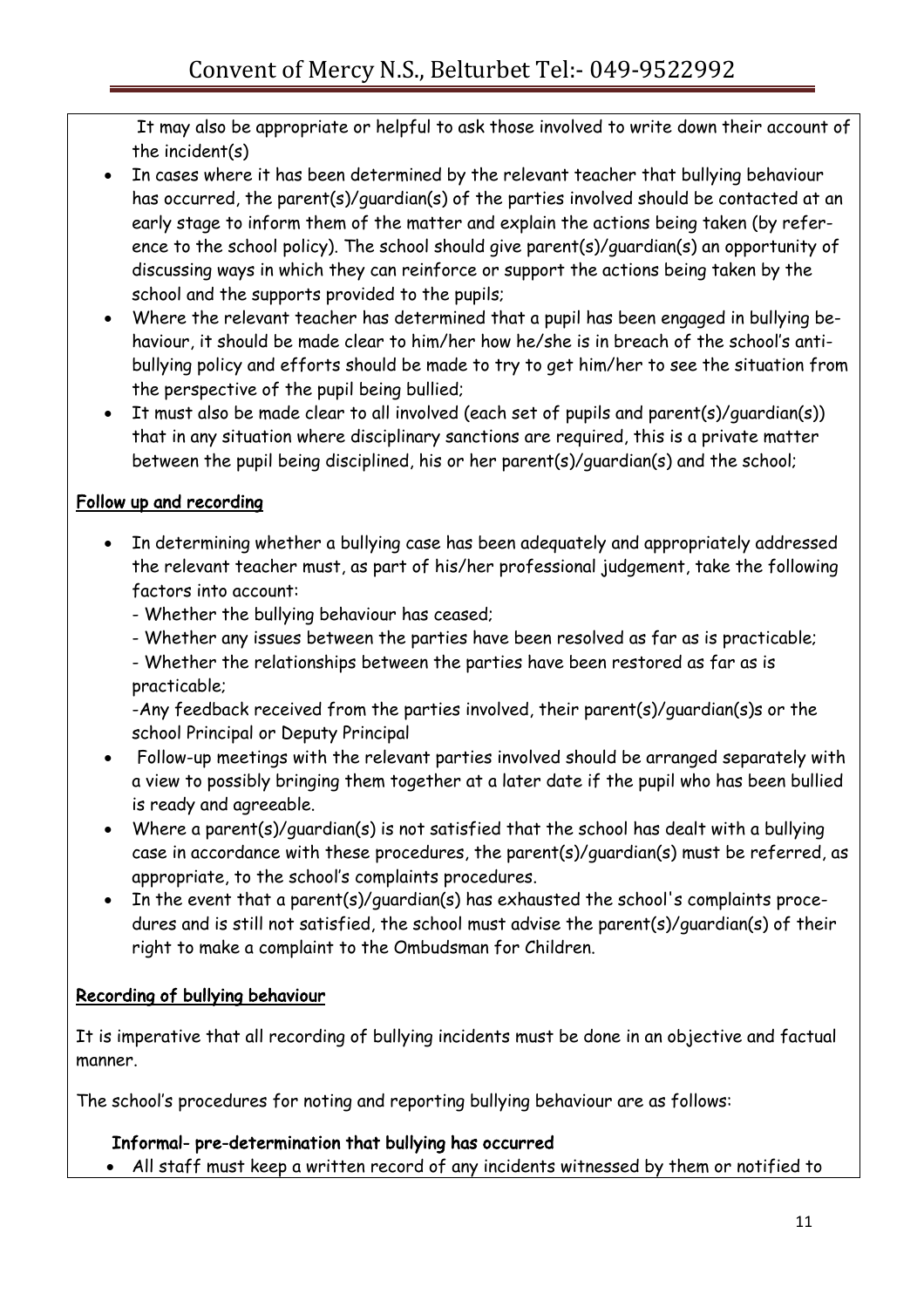them. Consideration needs to be given to where the records will be made e.g. incident book. All incidents must be reported to the relevant teacher

- While all reports, including anonymous reports of bullying must be investigated and dealt with by the relevant teacher, the relevant teacher must keep a written record of the reports, the actions taken and any discussions with those involved regarding same
- The relevant teacher must inform the principal of all incidents being investigated.

#### Formal Stage 1-determination that bullying has occurred

- If it is established by the relevant teacher that bullying has occurred, the relevant teacher must keep appropriate written records which will assist his/her efforts to resolve the issues and restore, as far as is practicable, the relationships of the parties involved.
- The school in consultation with the relevant teacher/s should develop a protocol for the storage of all records retained by the relevant teacher.

#### Formal Stage 2-Appendix 3 (From DES Procedures)

The relevant teacher must use the recording template at Appendix 3 to record the bullying behaviour in the following circumstances:

a) in cases where he/she considers that the bullying behaviour has not been adequately and appropriately addressed within 20 school days after he/she has determined that bullying behaviour occurred; and

b) Where the school has decided as part of its anti-bullying policy that in certain circumstances bullying behaviour must be recorded and reported immediately to the Principal or Deputy Principal as applicable.

The school should list behaviours that must be recorded and reported immediately to the principal. These should be in line with the school's code of behaviour.

When the recording template is used, it must be retained by the relevant teacher in question and a copy maintained by the principal. Due consideration needs to be given to where these records are kept, who has access to them, and how long they will be retained. Decisions around record keeping should be noted in this policy.

#### Established intervention strategies

- Teacher interviews with all pupils
- Negotiating agreements between pupils and following these up by monitoring progress. This can be on an informal basis or implemented through a more structured mediation process
- Working with parent(s)/guardian(s)s to support school interventions
- No Blame Approach
- Circle Time
- Restorative interviews
- Restorative conferencing
- Implementing sociogram questionnaires
- Peer mediation where suitable training has been given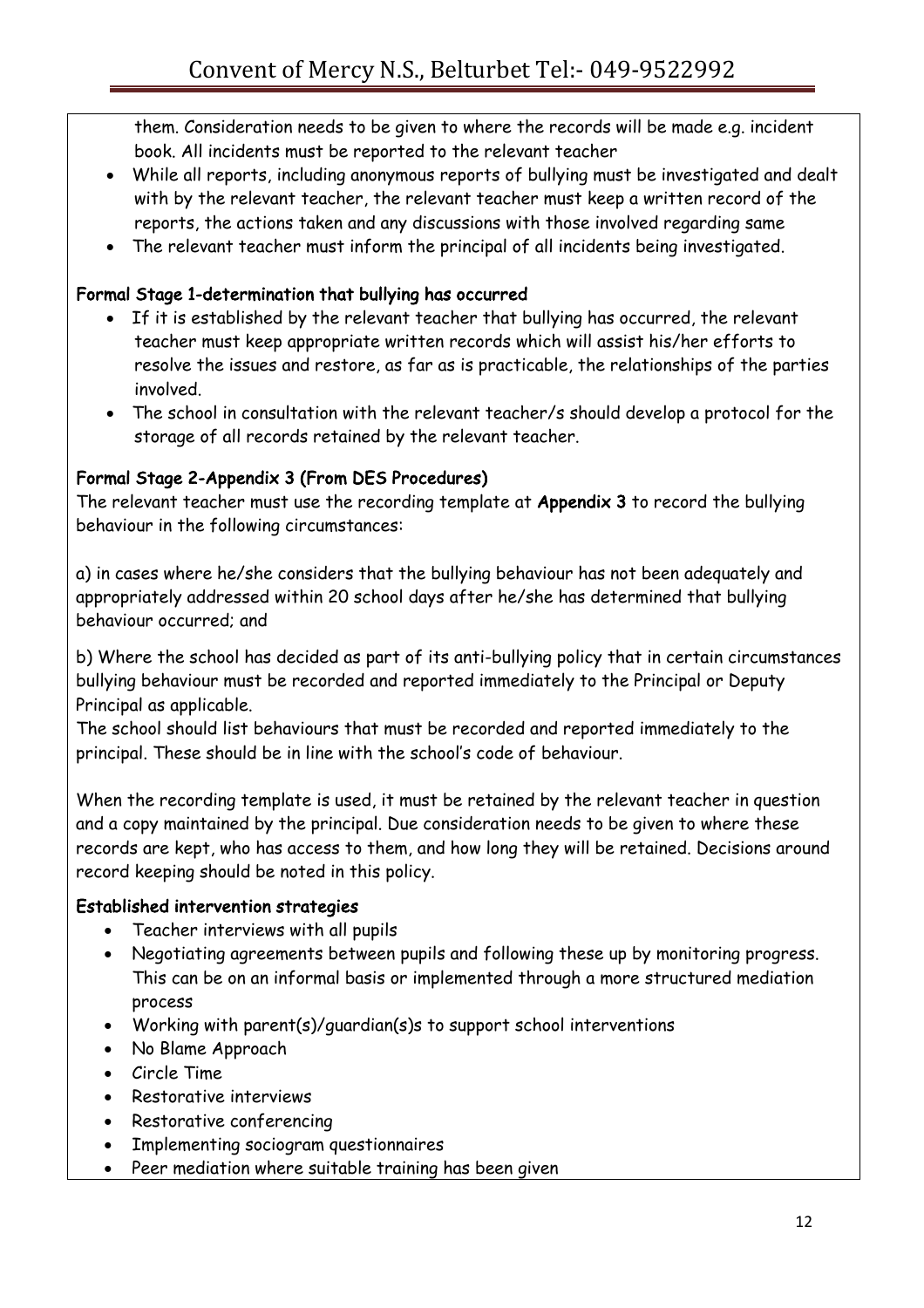The Procedures mention the following intervention strategies and reference Ken Rigby; www.bullyingawarenessweek.org/pdf/BullyingPreventionStrategiesinSchools Ken Rigby.pdf

- The traditional disciplinary approach
- Strengthening the victim
- Mediation
- Restorative Practice
- The Support Group Method
- The Method of Shared Concern

 7. The school's programme of support for working with pupils affected by bullying is as follows, in accordance with Anti-Bullying Procedures for Primary and Post-Primary Schools (6.8.16)

- All in-school supports and opportunities will be provided for the pupils affected by bullying to participate in activities designed to raise their self-esteem, to develop friendships and social skills and build resilience e.g.
	- SPHE Programmes e.g. Walk Tall, Stay Safe, Weave & Well-Being, etc
	- SALT Stop, Ask, Listen, Talk (Conflict Resolution Programme)
	- Circle time activities
	- Pastoral care books (SEN Room)
- If pupils require counselling of further supports the school will endeavour to liaise with the appropriate agencies to organise same. This may be for the pupil affected by bullying or involved in the bullying behaviour.
- Pupils should understand that there are no innocent bystanders and that all incidents of bullying behaviour must be reported to a teacher.

# 8. Supervision and Monitoring of Pupils

The Board of Management confirms that appropriate supervision and monitoring policies and practices are in place to both prevent and deal with bullying behaviour and to facilitate early intervention where possible.